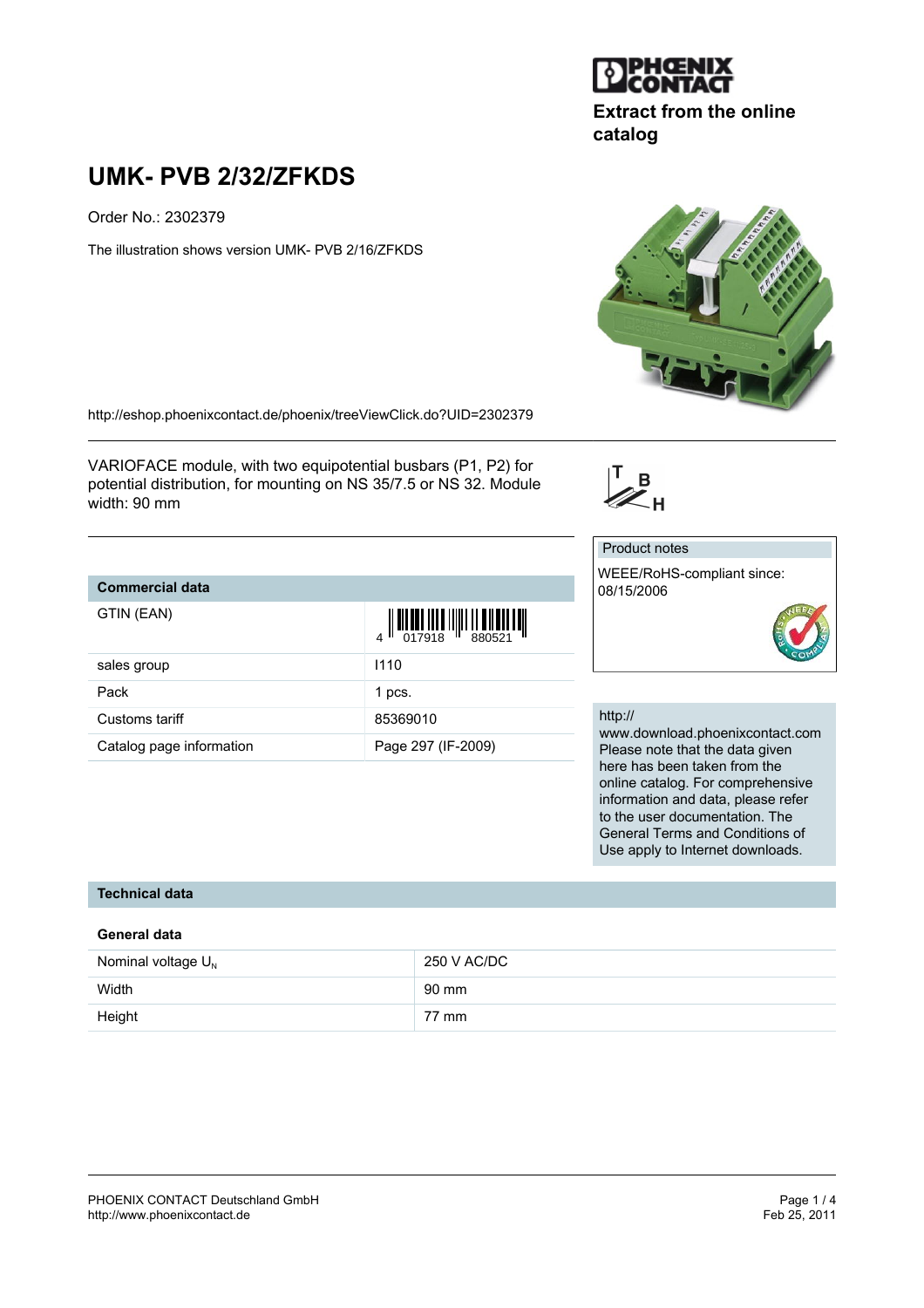| Depth                                   | $52 \text{ mm}$                         |
|-----------------------------------------|-----------------------------------------|
| Ambient temperature (operation)         | $-20 °C  50 °C$                         |
| Ambient temperature (storage/transport) | $-20 °C = 70 °C$                        |
| Mounting position                       | Any                                     |
| Name                                    | Air and creepage distances in a circuit |
| Standards/regulations                   | <b>DIN EN 50178</b>                     |
| Rated surge voltage / insulation        | 2.3 kV / basic insulation               |
| Rated insulation voltage                | 260 V AC                                |
| Pollution degree                        | $\overline{2}$                          |
| Surge voltage category                  | Ш                                       |

#### **Connection data, supply**

| Conductor cross section solid min.     | $0.2$ mm <sup>2</sup>  |
|----------------------------------------|------------------------|
| Conductor cross section solid max.     | $6 \text{ mm}^2$       |
| Conductor cross section stranded min.  | $0.2 \text{ mm}^2$     |
| Conductor cross section stranded max.  | $4 \text{ mm}^2$       |
| Conductor cross section AWG/kcmil min. | 24                     |
| Conductor cross section AWG/kcmil max  | 10                     |
| Type of connection                     | Spring-cage connection |
| Stripping length                       | 8 mm                   |

#### **Connection data, distribution**

| Conductor cross section solid min.     | $0.2 \text{ mm}^2$    |
|----------------------------------------|-----------------------|
| Conductor cross section solid max.     | $4 \text{ mm}^2$      |
| Conductor cross section stranded min.  | $0.2 \text{ mm}^2$    |
| Conductor cross section stranded max.  | $2.5$ mm <sup>2</sup> |
| Conductor cross section AWG/kcmil min. | 24                    |
| Conductor cross section AWG/kcmil max  | 12                    |
| Stripping length                       | 8 mm                  |
|                                        |                       |

#### **Certificates / Approvals**

 $\mathbf{C}$  and  $\mathbf{C}$ 

Certification CUL, GOST, UL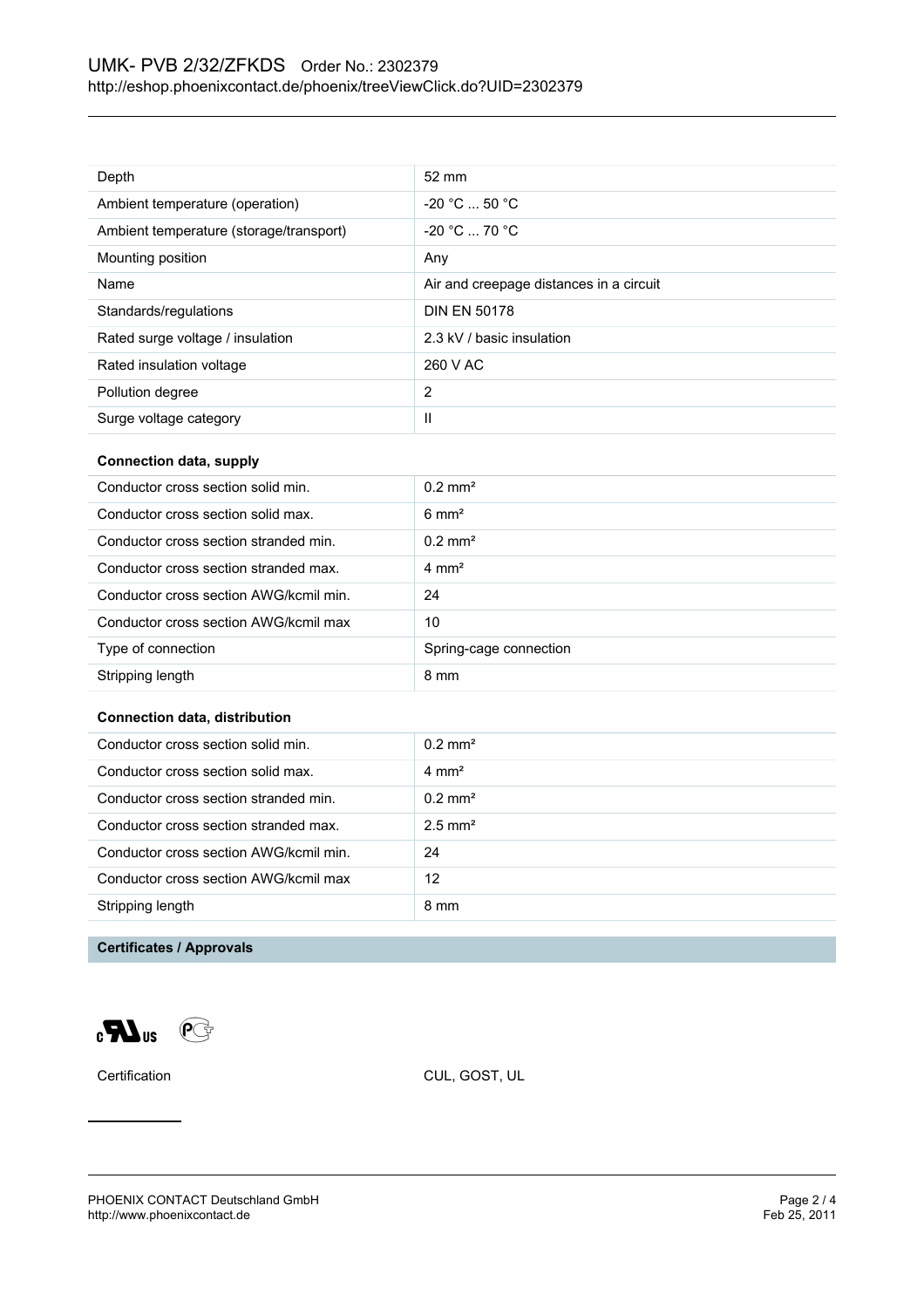| <b>Accessories</b> |               |                                                                                                                                                             |
|--------------------|---------------|-------------------------------------------------------------------------------------------------------------------------------------------------------------|
| Item               | Designation   | Description                                                                                                                                                 |
| <b>Tools</b>       |               |                                                                                                                                                             |
| 1204517            | SZF 1-0,6X3,5 | Actuation tool, for ST terminal blocks, also suitable for use as a<br>bladed screwdriver, size: 0.6 x 3.5 x 100 mm, 2-component grip,<br>with non-slip grip |
|                    |               |                                                                                                                                                             |

#### **Diagrams/Drawings**

Circuit diagram